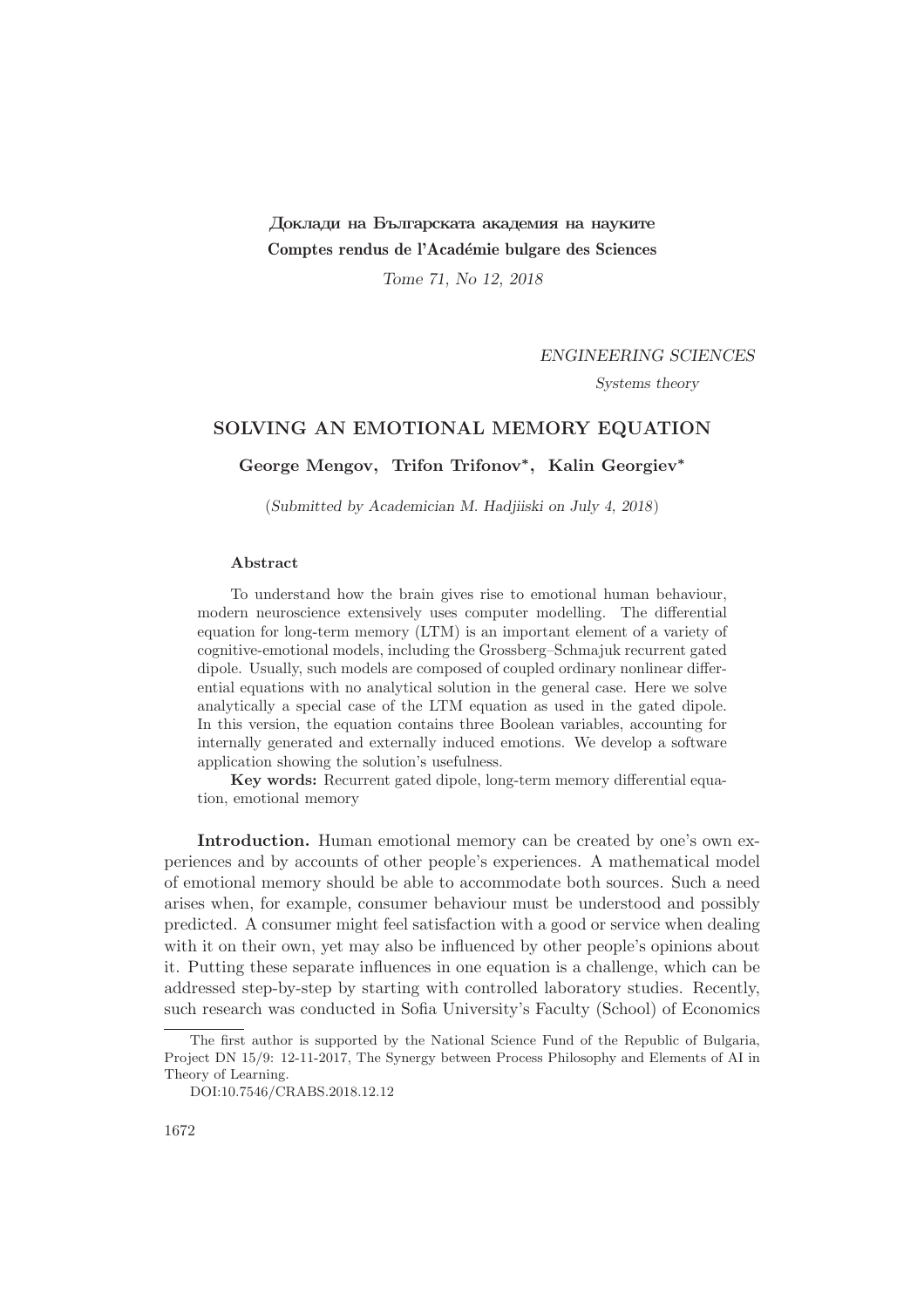and Business Administration. Participants in an experiment were given the task to accumulate a fictitious good omnium bonum, exchanged for real money after the game. In each round they had to choose one among four suppliers  $(A, B, C, \mathbb{R})$ and  $D$ ) of the good behaving differently. For additional orientation, the participants received a Twitter-like stream of posts by other people who shared opinions about the suppliers. This situation involves an internal and an external source of consumer emotions, and can be modelled by the Grossberg–Schmajuk recurrent gated dipole [1]. The latter is composed of ordinary nonlinear differential equations for neural activations, neurotransmitters, and long-term memory. However, that model was initially designed to deal with a single source of emotion. In this paper we modify it to receive updates from two streams. To this end we develop a version of the LTM equation containing three Boolean variables, switched on and off in unison with the source of emotional signal. Modifying the dipole LTM equation to do multitasking and finding its analytical solution is the main contribution of this paper.

Technical issues in neurocomputational modelling. Mathematical models of cognition such as the gated dipole are usually composed of stiff differential equations whose solving is problematic. Often, finding suitable simplified equations and solving them analytically is a preferred option. This approach is especially useful with complex models where time scales span over two or three orders of magnitude. In the past, gated dipoles and related neural networks have been solved by combinations of numerical methods  $[2-5]$ , various simplifications [ 6 ], or combinations of simplifications and analytical solutions for special cases  $[7, 8]$ . Of particular interest is the long-term memory equation  $[9]$  describing the emotional memory in the recurrent gated dipole, used as the main model in the omnium bonum experiment  $[10]$ . In the next sections we give a derivation of the solution and show a numerical example.

Emotional memory equation. This is the equation as used to model the experimental data:

(1) 
$$
\frac{dz_{ik}(t)}{dt} = x_k(t) \left[ -h_1 z_{ik}(t) + u_k(t) h_2 o_i(t) + \bar{u}_k(t) h_2 \tilde{o}_{ik}(t) \right].
$$

Here,  $z_{ik}(t)$  is long-term memory, storing in two synapses the individual's positive and negative emotions. Index  $k = A, B, C, D$  denotes the source of the signal. Index  $i = 1, 2$  denotes satisfaction or disappointment, respectively. This human reaction may be a response to an event with the participant, in which case it is denoted by  $o_i(t)$ , or it may be communicated by other people in the experiment, in which case it is denoted as  $\tilde{o}_{ik}(t)$ . Variable  $x_k(t)$  is Boolean with value 1 when a particular  $z_{ik}(t)$  is active and zero otherwise. Similarly,  $u_k(t)$  is a Boolean variable equal to 1 whenever the k-th source of activity is associated with internal emotion  $\tilde{o}_{ik}(t)$ , and is zero when the emotion comes from other people. Variable  $\bar{u}_k(t)$  is the negation of  $u_k(t)$ . Quantities  $h_1$ ,  $h_2$  are constants.

C. R. Acad. Bulg. Sci., **71**, No 12, 2018 1673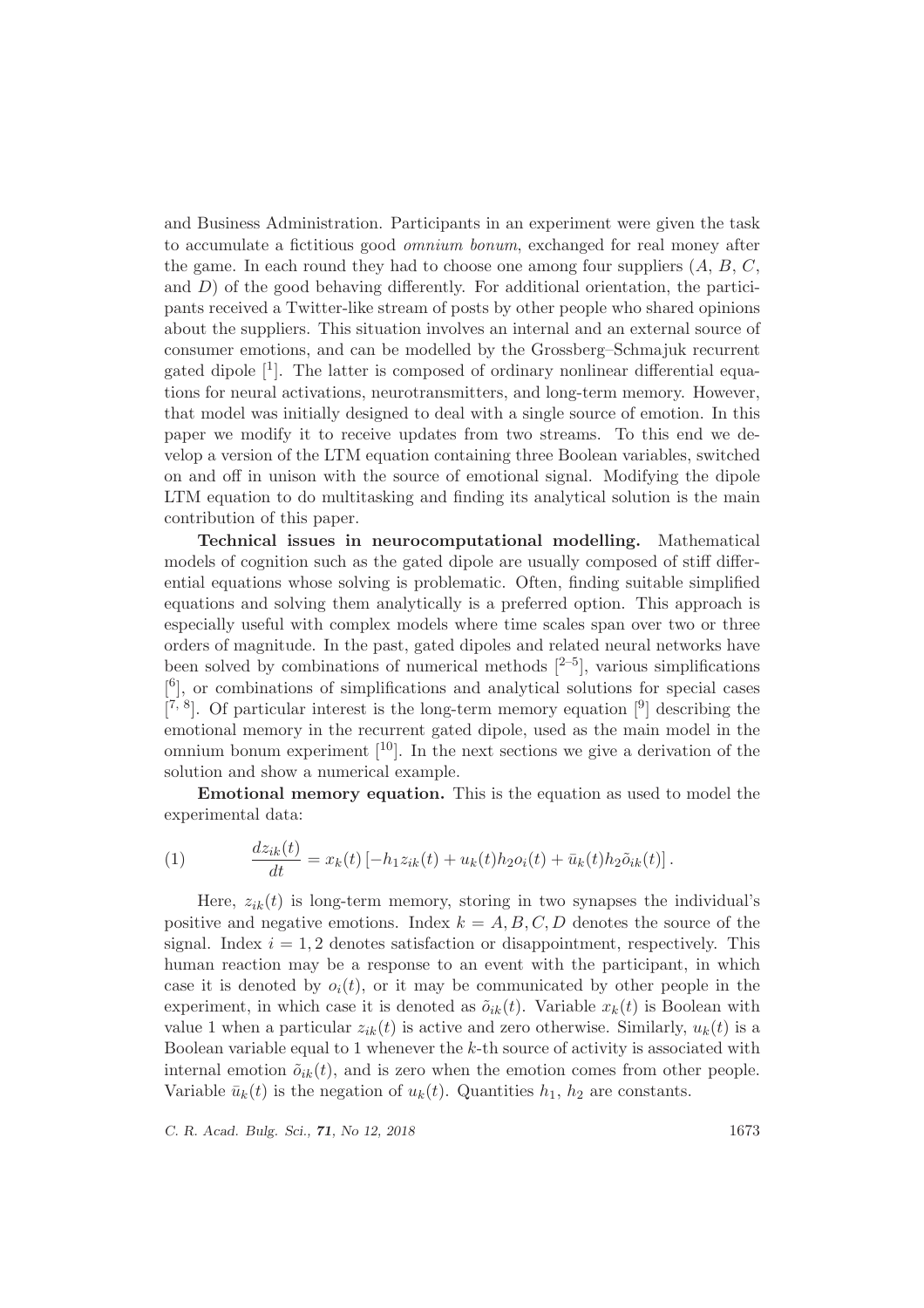Due to its nonlinearities, Eq. (1) does not admit analytical solution in the general case. Simplifications must be introduced to solve it in a meaningful special case. Eq.  $(1)$  is an extension of Eq.  $(2)$  below, accounting only for internally generated emotions:

(2) 
$$
\frac{dz_{ik}(t)}{dt} = x_k(t) \left[ -h_1 z_{ik}(t) + h_2 o_i(t) \right].
$$

A solution to Eq. (2) can be directly extended to a solution of Eq. (1). While the entire recurrent gated dipole is composed of three kinds of differential equations, a substantial number of them are of the Eq. (1) kind. Here we deal with the latter only.

Every two seconds a new message from other participants arrives through the Twitter-like network and is suitably highlighted for 400 ms. That timing is designed to ensure adequate attention from the participant. While there is no guarantee that each message is attended, this is a simple way to reconcile reality with modelling constrains. Term  $\bar{u}_k(t)h_2\tilde{o}_{ik}(t)$  in Eq. (1) accounts for the 400 ms window of attention to the stream of messages.

First we solve Eq. (2) under certain simplifying assumptions. Then we solve Eq. (1). Under the assumption  $o_i = \text{const}$ , Eq. (2) has this solution:

(3) 
$$
z_{ik}(t) = \frac{h_2}{h_1}o_i + C_1 \exp[-th_1x_k(t)].
$$

When  $t \to \infty$  the value of  $z_{ik}(t)$  asymptotically approaches  $o_i h_2/h_1$ , which depends only on the constant signal  $o_i$ . Let at  $t = t_0$  signal  $o_i$  jump and remain constant. The solution Eq. (3) can be rewritten as

(4) 
$$
z_{ik}(t) = \frac{h_2}{h_1} o_i^{\text{new}} + C_1 \exp[-(t - t_0)h_1 x_k(t)].
$$

By  $o_i^{\text{old}}$  we denote the signal value before the jump, and by  $o_i^{\text{new}}$  its value after the jump. Consider a very small time interval  $\tau$ , which is split in half by the jump. Here,  $0 < \tau \ll 1$ . Just before the change, memory  $z_{ik}(t)$  was

.

(5) 
$$
z_{ik}(t_0 - \tau/2) = \frac{h_2}{h_1} o_i^{\text{old}}
$$

From Eq. (4), at moment  $t = t_0 + \tau/2$ , memory  $z_{ik}(t)$  becomes

(6) 
$$
z_{ik}(t_0 + \tau/2) = \frac{h_2}{h_1} o_i^{\text{new}} + C_1 \exp[-(t_0 + \tau/2 - t_o)h_1 x_k(t)] \approx \frac{h_2}{h_1} o_i^{\text{new}} + C_1.
$$

To find  $C_1$ , we recall that changing  $z_{ik}(t)$  is a slow process and

(7) 
$$
z_{ik}(t_0 - \tau/2) = z_{ik}(t_0 + \tau/2).
$$

In Eq.  $(7)$  we substitute both sides for the rhs-s of Eq.  $(5)$  and Eq.  $(6)$  to obtain

(8) 
$$
\frac{h_2}{h_1} o_i^{\text{old}} = \frac{h_2}{h_1} o_i^{\text{new}} + C_1.
$$

1674 G. Mengov, T. Trifonov, K. Georgiev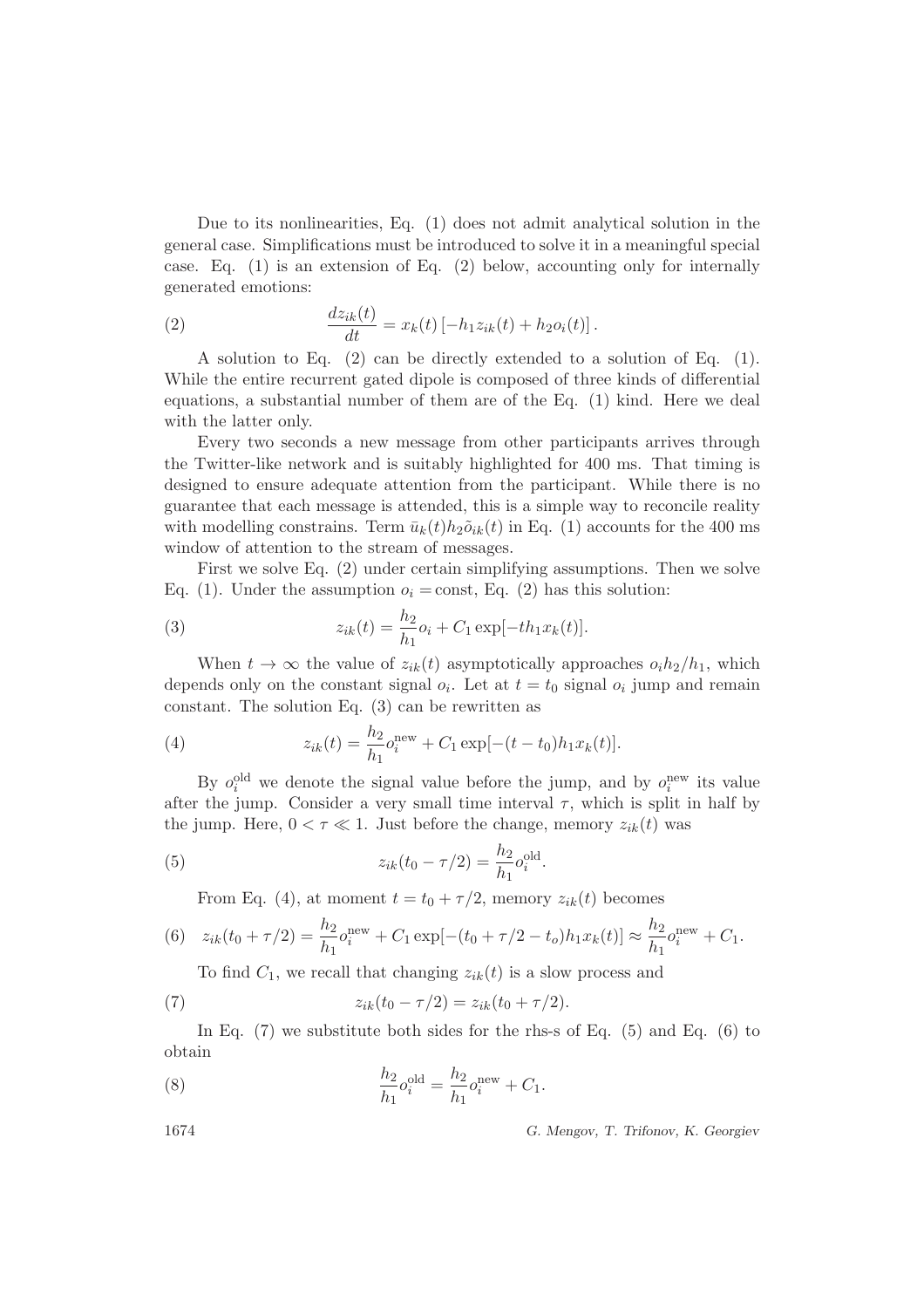The integration constant, therefore, is

(9) 
$$
C_1 = \frac{h_2}{h_1} (o_i^{\text{old}} - o_i^{\text{new}}).
$$

Substituting the rhs of (9) in (4) gives

(10) 
$$
z_{ik}(t) = \frac{h_2}{h_1} o_i^{\text{new}} + \frac{h_2}{h_1} (o_i^{\text{old}} - o_i^{\text{new}}) \exp[-(t - t_0)h_1 x_k(t)],
$$

which can be rewritten as

(11) 
$$
z_{ik}(t) = \frac{h_2}{h_1} o_i^{\text{old}} \exp[-(t - t_0)h_1 x_k(t)] + \frac{h_2}{h_1} o_i^{\text{new}} \{1 - \exp[-(t - t_0)h_1 x_k(t)]\}.
$$

Eq. (11) has an intuitive interpretation. As  $t \to \infty$ , there is a gradual shift from memory equilibrium around the old emotion  $o_i^{\text{old}}$ , given by term  $(h_2/h_1)$ o<sup>old</sup> exp[-(t - t<sub>0</sub>) $h_1x_k(t)$ ], towards a new equilibrium around o<sup>new</sup>, given by the second term  $(h_2/h_1) o_i^{\text{new}} \{1 - \exp[-(t - t_0)h_1 x_k(t)]\}.$ 

Eq. (11) was derived assuming  $o_i^{\text{old}} = \text{const}$ , which is inaccurate in the general case because  $o_i$  changes two or three orders of magnitude faster than  $z_{ik}(t)$ . We now show how Eq. (11) can be modified to resolve the issue.

For convenience, discrete time notation is introduced. We substitute  $o_i^{\text{new}} =$  $o_i(t)$  and set  $t_0 = 0$  as well as  $t = 1, 2, \ldots$  to account for the discrete time. Now, Eq. (11) cannot take  $o_i^{\text{old}}$  for moment  $t-1$  because  $z_{ik}$  had not had enough time to adapt. To deal with this fact, we introduce  $\hat{o}_i^{\text{old}}$ . This is a hypothetical signal which, had it been maintained for sufficiently long time, would have put  $z_{ik}$  in its current value  $z_{ik}(t-1)$ . Formally assuming that this current value was an equilibrium, we can write:

(12) 
$$
z_{ik}(t-1) = \frac{h_2}{h_1} \hat{o}_i^{\text{old}},
$$

which gives

(13) 
$$
\hat{o}_i^{\text{old}} = z_{ik}(t-1)\frac{h_1}{h_2}.
$$

Substituting  $o_i^{\text{old}}$  for  $\hat{o}_i^{\text{old}}$  in Eq. (11) obtains

(14) 
$$
z_{ik}(t) = z_{ik}(t-1) \exp[-h_1 x_k(t)] + \frac{h_2}{h_1} o_i(t) \{1 - \exp[-h_1 x_k(t)]\}.
$$

In the case of two sources of emotion – internal  $o_i$ , and external  $\tilde{o}_{ik}$ , as in the experiment, the solution to Eq. (1) becomes:

(15) 
$$
z_{ik}(t) = z_{ik}(t-1) \exp[-h_1 x_k(t)] + \frac{h_2}{h_1} \{1 - \exp[-h_1 x_k(t)]\} [u_k(t) o_i(t) + \bar{u}_k(t) \tilde{o}_{ik}(t)].
$$

Eq. (15) states that emotional memory  $z_{ik}(t)$  can be updated by the participant's own experience with stimulus k (when  $u_k = 1$ ), or by someone else's

7 C. R. Acad. Bulg. Sci., 71, No 12, 2018 1675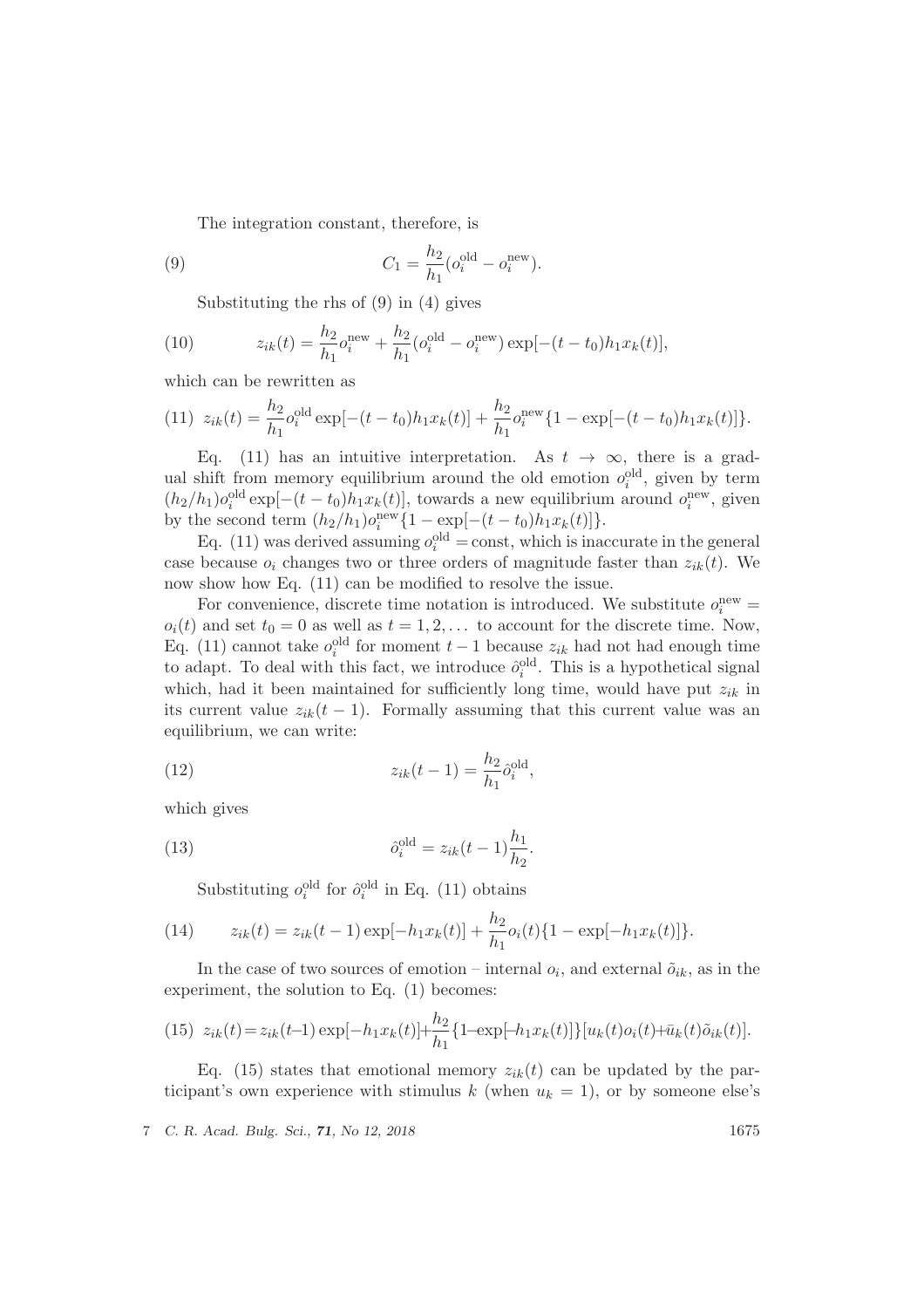experience with the same stimulus (when  $\bar{u}_k = 1$ ), but not by both events at the same time.

Implementation and validation. The obtained solution is used to model data from the omnium bonum economic experiment. The latter was conducted in



Fig. 1. Numerical simulation of the model. A. Model-generated internal satisfaction of a participant throughout the experiment. The emotion is caused by eye-balling of the four omnium bonum offers or by a successful deal with a supplier. B. Disappointment is caused by suppliers' underperformance. C. The participant receives posts by other players communicating their emotions, in this case satisfaction, in the form of high-powered 400 ms pulses. D. The other players are sometimes sending signals of disappointment. E. All experienced satisfactions with, e.g., Supplier A, are stored in emotional memory  $z_{1A}$ . F. Similarly, memory  $z_{2A}$  stores all the negative emotional experiences with that supplier. Memories for Suppliers B, C, and D are similar and are not shown here. Memories  $z_{1A}$ ,  $z_{2A}$  are influenced by two kinds of satisfaction and disappointment – internal and external. All abscissas are time in centiseconds. All ordinates are unitless

1676 G. Mengov, T. Trifonov, K. Georgiev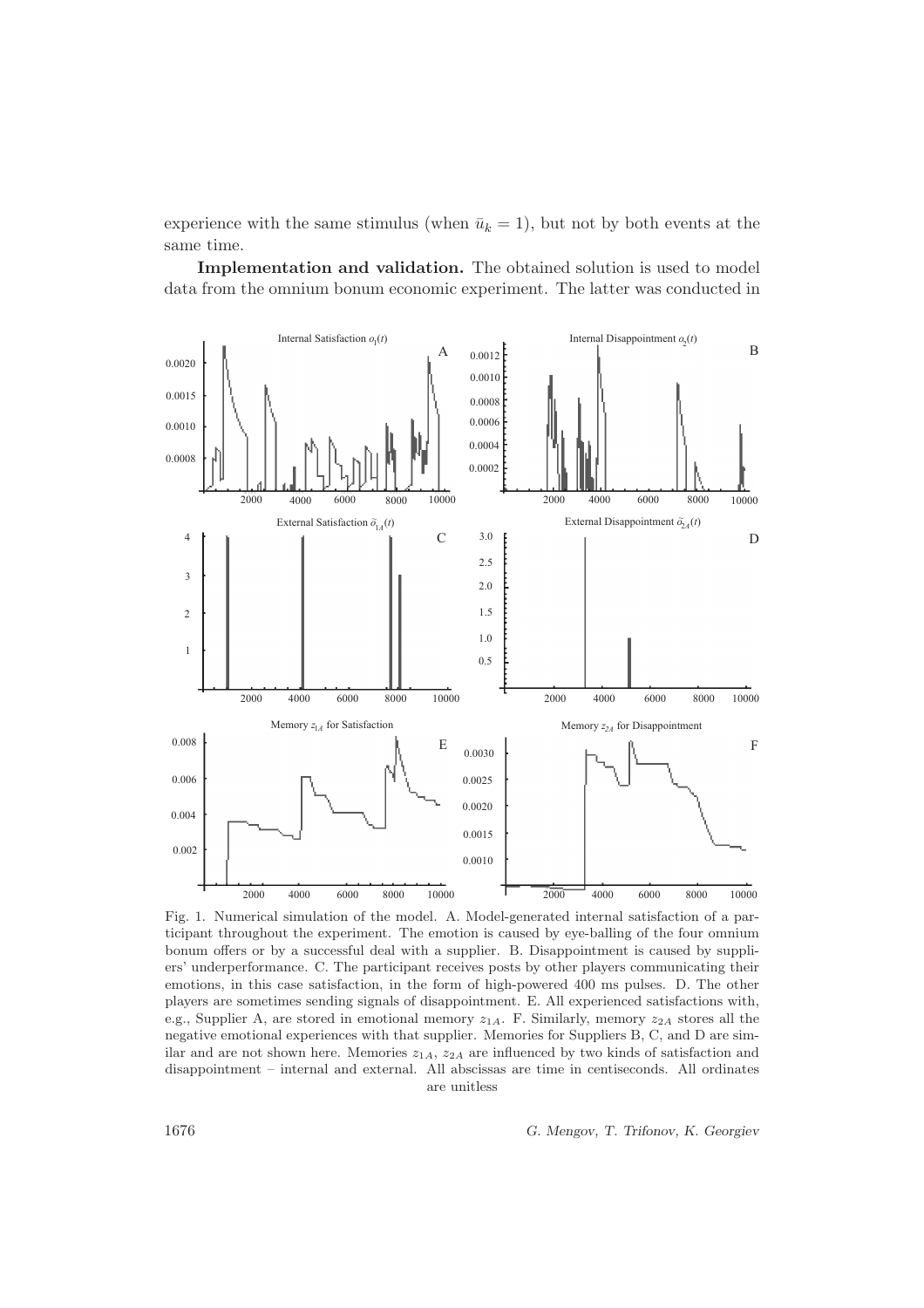a local computer network, releasing the Twitter-like posts among all participants about the satisfactions and disappointments that everyone experienced with each deal. A low level transmission control protocol (TCP) socket server written in Java was implemented to carry out high speed transmission of the messages. For the purposes of the economic experiment, communication happened essentially instantaneously.

Figure 1 shows a numerical simulation example with a real participant data. The top two plots present computed satisfaction and disappointment. In the middle are sequences of pulses appearing at the moments when messages from other people are flashed out on the screen. At the bottom, two plots show how the person's local emotional memories evolve when interacting with one of its game partners, Supplier A. Those memories are formed by internally generated satisfaction and disappointment, as well as by externally communicated ones.

A version of this experiment without social network  $[8, 10]$  already validated the use of Eq. (14). The entire model including that recurrent solution was shown to adequately describe and even predict the economic choices of those participants who made decisions emotionally. Figure 1 gives another kind of validation, now for Eq. (15) – the emotional memories  $z_{1A}$ , and  $z_{2A}$  are changing at the right moments and in the correct way due to both internal and external sources of emotion. We have every reason to expect that this solution, known to be mathematically correct, will make the entire computational model adequate for the complex behaviour in the social network.

Conclusion. In science it is natural that when addressing more daunting tasks, we face more difficult technical problems. In this paper we dealt with an element of a successful cognitive-emotional model, used as a guiding theory for a lab economic experiment. That element – a differential equation about emotional memory – had to be modified to be used in a more complex experiment. As the discussed equation had no solution in the general case it was analytically solved in a meaningful special case. The new solution was tested and shown to be adequate. Essentially, our achievement here is that we successfully circumvented the need for sophisticated numerical integration of stiff equations.

## **REFERENCES**

C. R. Acad. Bulg. Sci., 71, No 12, 2018 1677

<sup>[&</sup>lt;sup>1</sup>] GROSSBERG S., N. SCHMAJUK (1987) Neural dynamics of attentionally-modulated Pavlovian conditioning: Conditioned reinforcement, inhibition, and opponent processing, Psychobiology, 15(3), 195–240.

<sup>[&</sup>lt;sup>2</sup>] GROSSBERG S., R. RAIZADA (2000) Contrast-sensitive perceptual grouping and object-based attention in the laminar circuits of primary visual cortex, Vision Research, 40, 1413–1432.